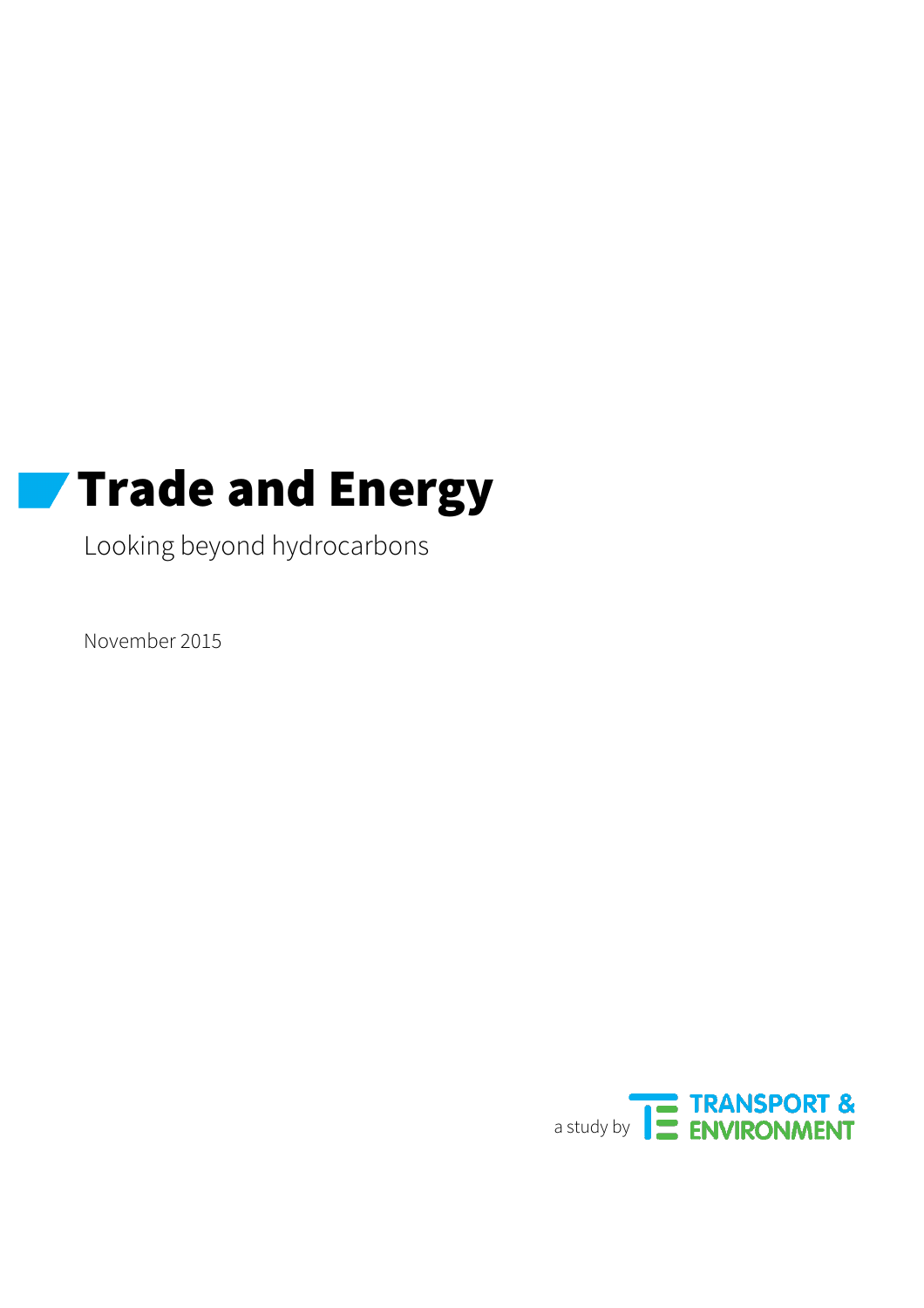In-house analysis by Transport & Environment Published by Transport & Environment

## **For more information, contact:**

Cécile Toubeau Manager Transport & Environment cecile@transportenvironment.org Tel: +32(0)2 851 02 23

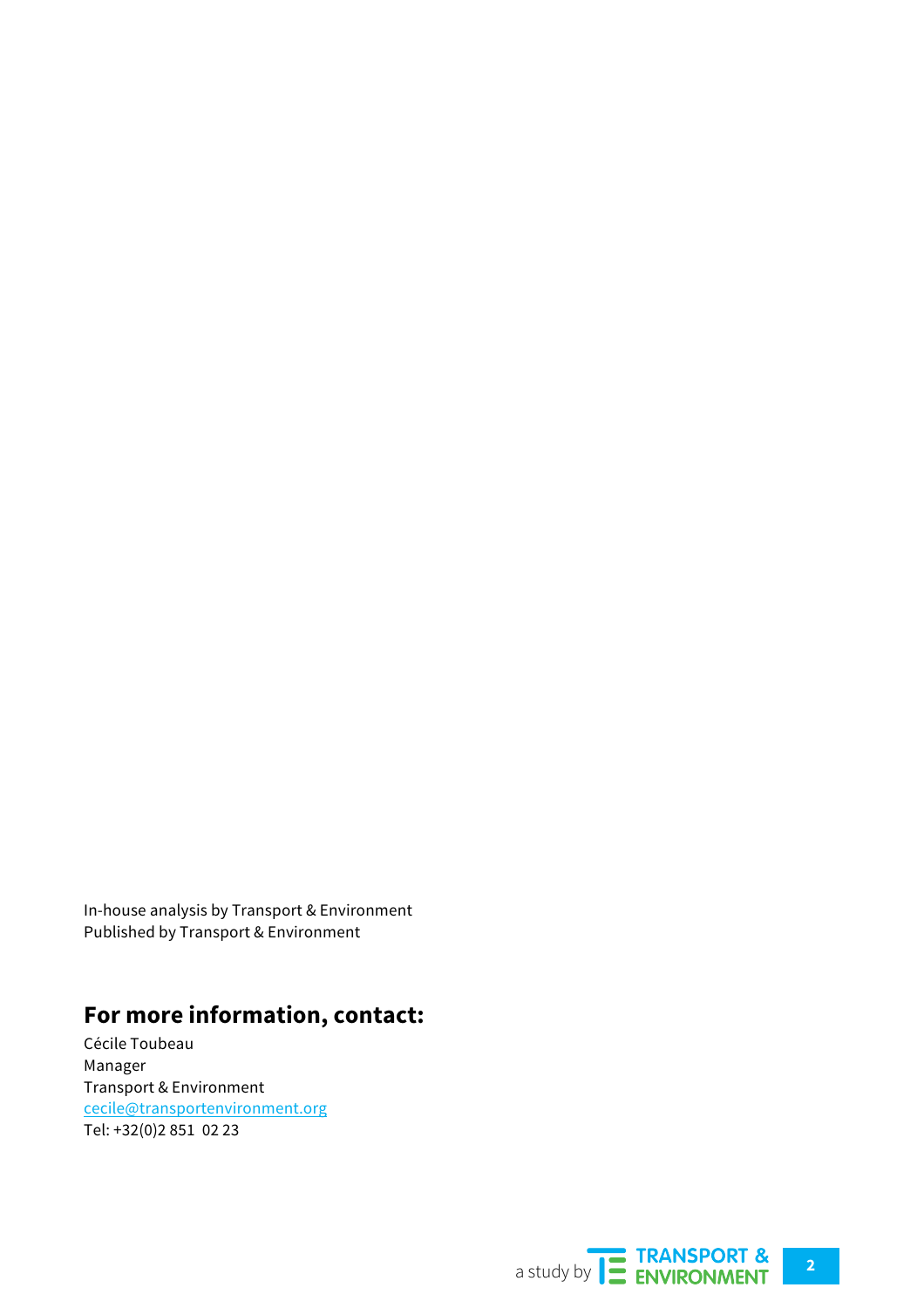## **Executive Summary**

The Transatlantic Trade and Investment Partnership (TTIP) is a proposed free-trade agreement (FTA) between the European Union (EU) and the United States (US) that, if completed, would be the largest bilateral FTA in the world, and transform transatlantic commerce.

Whereas trade volumes between the EU and US are very high, energy remains an important exception, largely due to the US ban or limit on crude oil and liquefied natural gas (LNG) exports.

Unsurprisingly the focus of EU negotiators is to end these limitations, claiming that this will 'strengthen European energy security, invigorate the transatlantic energy market, and drive down energy prices'.<sup>†</sup> But if the hope of cheap energy is one side of the coin, there is another: cheaper fossil energy means higher carbon emissions from increased consumption while crowding out renewable sources, all of which runs counter to the EU's '40/27/27' climate and energy targets for 2030.

The 'old style' energy trade liberalisation that is being proposed in TTIP, will be hugely detrimental to the environment, because the only forms of energy that are realistically traded across the Atlantic are the equally 'old style' carbon-intensives ones: coal, oil and gas, as well as biomass/fuel. Renewable energy – by far the energy carrier with the highest sustainability share and potential – cannot be traded *across the pond*.

Global leadership has been a key part of the TTIP debate; if taken seriously, this should include the responsibility to create a forward-looking energy chapter. As the chapter is still being drafted, both the EU and the US can seize the opportunity to develop a 'new style' energy chapter that not only supports the EU's 2030 energy objectives but promotes global decarbonisation at UNFCCC COP in Paris this year.

Any further opening of markets for hydrocarbon energies needs to be accompanied by actions that create a true level playing field and anything that distorts the market, such as fossil fuel subsidies, need to end. So, instead of focusing on 'old energies', TTIP should create a sustainable energy market that tackles energy security and diversification with renewable technologies and energy efficiency.

Since TTIP would increase  $CO<sub>2</sub>$  emissions from transatlantic shipping and aviation, it also has a special responsibility to address these emissions. TTIP should include transatlantic agreement for serious policies to reduce emissions from these sectors; these should include putting a price on the carbon they emit.

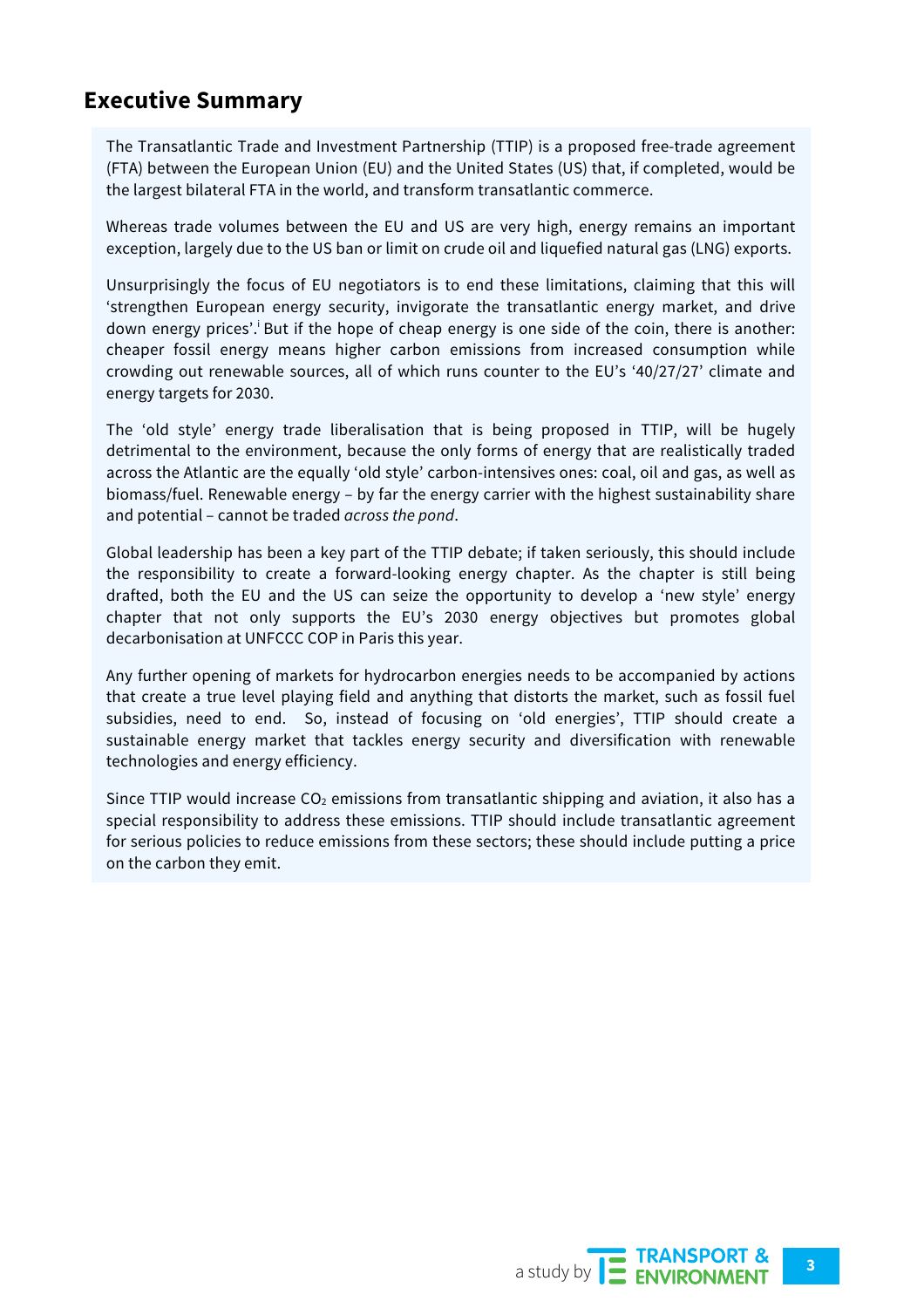## **Table of Contents**

| 1.   | Introduction                                                                  | 5                       |
|------|-------------------------------------------------------------------------------|-------------------------|
| 2.   | True liberalisation requires an end to fossil fuel subsidies                  | 5                       |
| 2.1. | <b>Policy recommendation</b>                                                  | 6                       |
| 3.   | The other (un)burnable carbon: biomass                                        | 6                       |
| 3.1. | <b>Policy recommendation</b>                                                  | $\overline{7}$          |
| 4.   | Addressing additional energy and emission from additional transatlantic trade | $\overline{\mathbf{r}}$ |
| 4.1. | <b>Policy recommendation</b>                                                  | 8                       |
| 5.   | Using trade in energy-efficient goods to ensure energy security               | 8                       |
|      | 5.1. Policy recommendation                                                    | 9                       |
| 6.   | <b>Encouraging renewable energy</b>                                           | 9                       |
| 6.1. | <b>Policy recommendation</b>                                                  | 10                      |
| 7.   | Conclusion                                                                    | 10                      |
|      | <b>Annex 1</b>                                                                | 11                      |
|      | <b>End notes</b>                                                              | 14                      |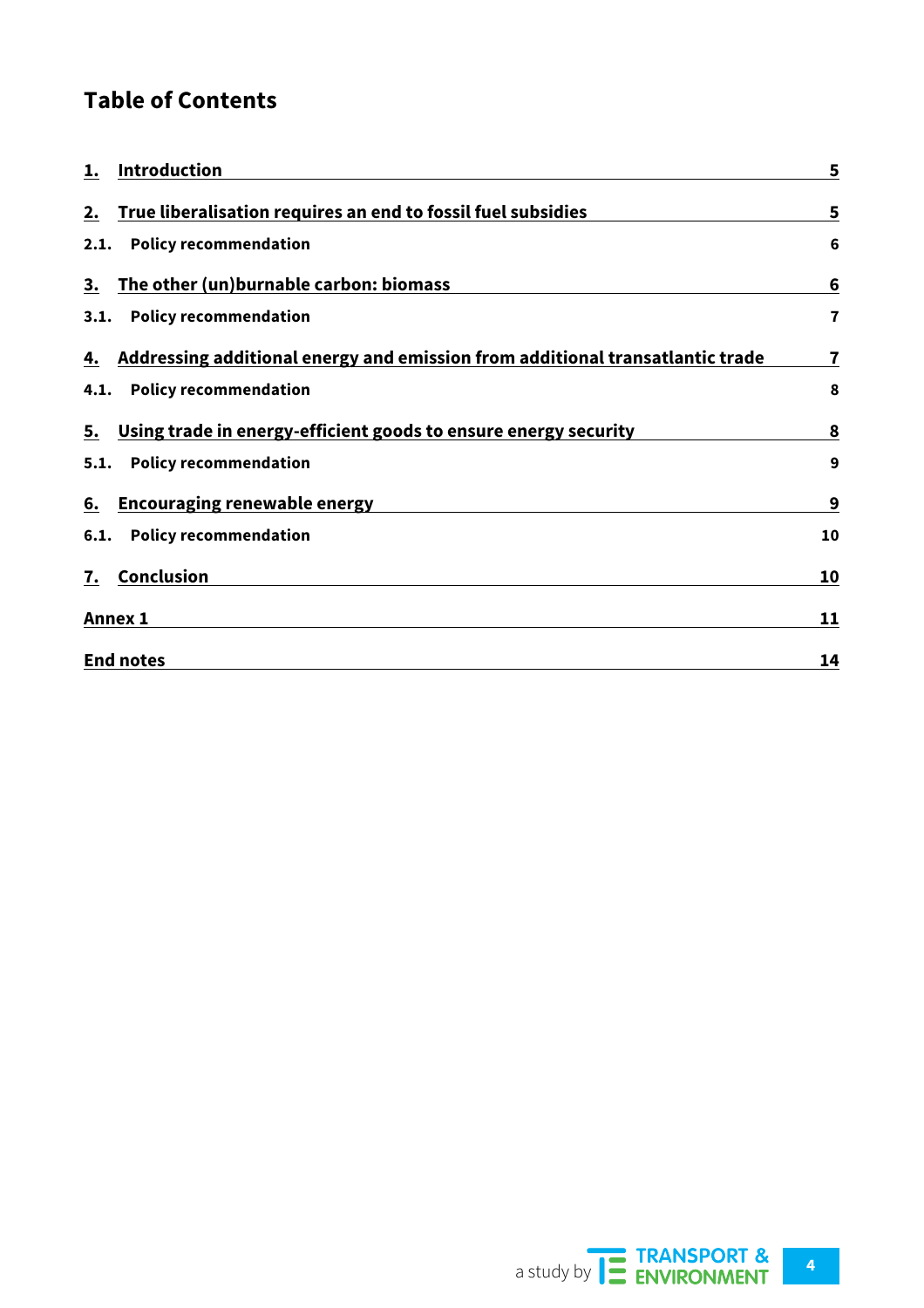## 1. Introduction

The proposed Transatlantic Trade and Investment Partnership (TTIP) currently being negotiated by the European Union (EU) and the United States (US), claims to be the most ambitious Free Trade Agreement (FTA) to date. The agreement will attempt to tackle issues ranging from tariff, to trade in vehicles and energy and raw materials.

Negotiations in trade in energy are still a rather new occurance, in comparison to other sectors and have not been a traditional feature of FTA. The EU only included this chapter for the first time in 2014 in the EU-Ukraine association agreement. The EU ambition around the chapter is fuelled by a desire for cheap US crude oil and liquefied natural gas (LNG). However this desire comes with a high environmental price which has the potential to significantly impact other European aims and targets such as the 2030 climate and energy targets or indeed international agreements such as the one that could be concluded in Paris at the end of 2015 during the United Nations Framework Convention on Climate Change (UNFCCC) Conference of Parties (COP).

Any trade liberalisation of energy and raw materials between Europe and the United States will not be the silver bullet that will solve all of Europe's energy problems – high prices, security and diversity. An approach should be adopted that will not only complement Europe's overall aim of greater decarbonisation but that will create a whole new market focused on renewable energy.

There is an urgent need to fundamentally rethink what a 'new style' energy chapter in trade deals should look like. This paper underlines the problems with the current approach towards the TTIP energy chapter. It proposes a way forward that would bring the EU's agreed 2030 objectives closer to realisation: in the first section we argue that any greater EU-US market integration for hydrocarbons must mean an end to fossil fuel subsidies (FFS); the second section debunks some of the false confidence surrounding biofuels; the third section argues for mitigating measures against an inevitable increase in international transport from TTIP; the fourth explores how efficiency gains will provide greater energy security; and the final section presents options to encourage a greater share for renewable energy.

## 2. True liberalisation requires an end to fossil fuel subsidies

Energy security has long been a priority for Europe, and has gained more attention as traditional supplies appear uncertain. Faced with this instability, the EU has sought new energy partners. The US – historically close and strategically aligned with the EU – is seen as a solution to Europe's energy insecurity. Transatlantic trade in energy, however, remains heavily distorted by American licensing restrictions on LNG and a ban on crude oil exports enacted under the 1975 Energy Policy and Conservation Act (EPCA). Energy insecurity has made it an imperative that EU policymakers seek preferential LNG export-licensing – automatically accorded to all US FTA partners – and a repeal of the EPCA as part of an ambitious TTIP energy chapter.<sup>ii</sup>

There is weak appetite for lifting the EPCA in the US, where artificially-lowered prices for petroleum-based products are popular with consumers and manufacturers. However, oil producers – ever-adept at interest group politics and Congressional lobbying – have gained momentum recently in calling for the lifting of the export ban, as they seek to benefit from higher prices outside the US. In October 2015, the US Congress passed a bill to repeal the EPCA<sup>III</sup>. It remains uncertain whether the Senate will vote to lift the ban, and if it did, whether President Obama would veto or not. The President's recent decision to reject the Keystone XL Pipelineiv, due to its lack of economic merit and detrimental impact on the environment, is perhaps an indication that he would also reject the lifting of the ban.

Lifting the US export restrictions will have significant environmental and public health impacts. OilChange International estimates that a \$10 increase in crude oil prices corresponds to 126 MT of CO<sub>2</sub> emissions *per*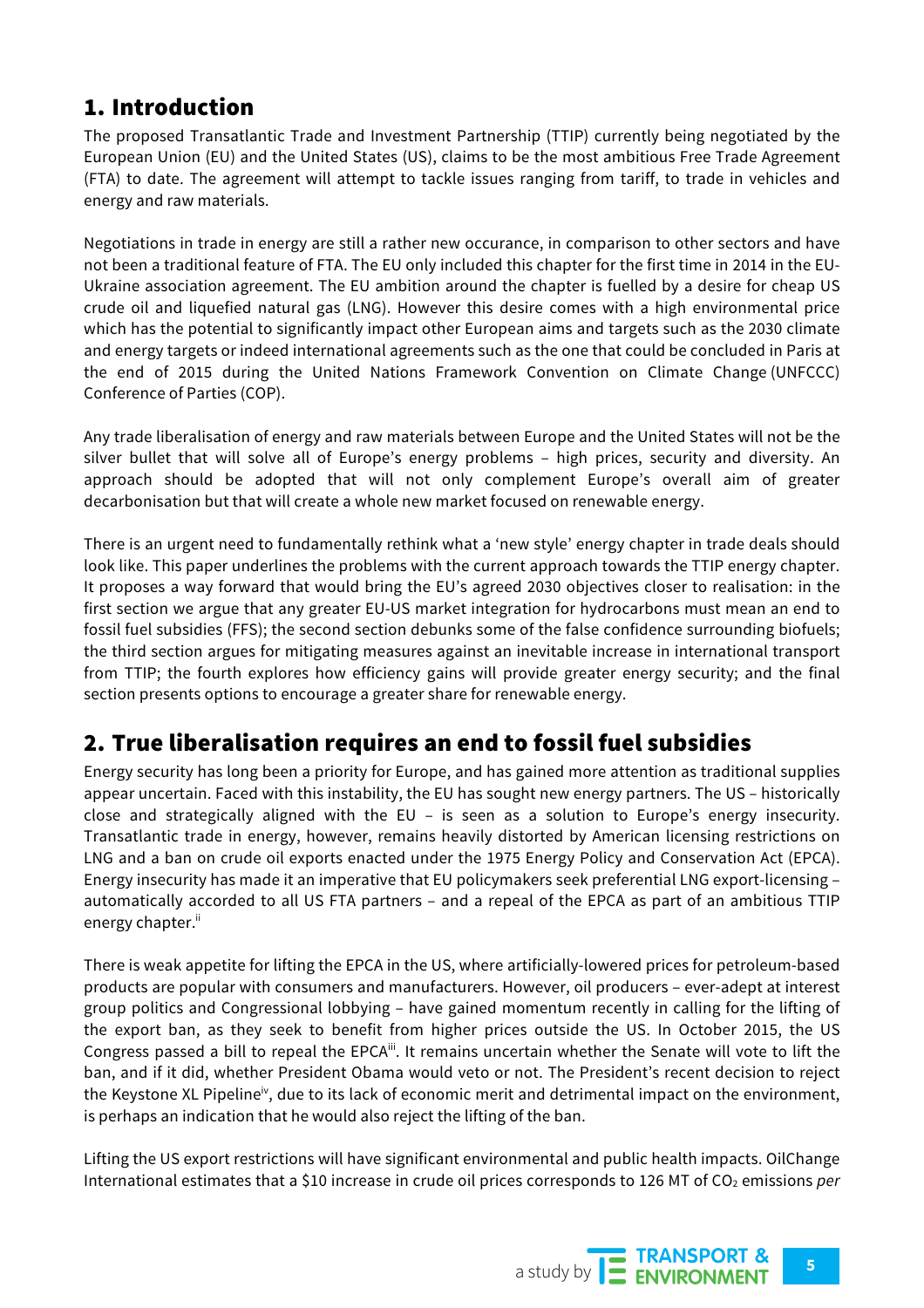annum – a figure equal to 3% of the EU's  $CO<sub>2</sub>$  emissions in 2012. A repeal of the EPCA would raise profits and increase production, especially of fracked oils that have been classified as "unburnable", derailing global climate goals for 2050.<sup>v</sup>

Even if the US does decide that it is economically, environmentally and socially beneficial to lift the export ban – via TTIP or any other mechanism – does lifting the ban really ensure an open and free market?

Lifting the export ban might diversify Europe's fossil fuel imports, but is unlikely to reduce its exposure to global price volatility<sup>vi</sup> or reduce prices for European industry.<sup>vii</sup> It also does not tackle the elephant in the room – fossil fuel subsidies or FFS. Any liberalisation of oil and gas trade between the EU and the US should fully abolish FFS in both markets. A sustainable transatlantic energy market can only work if conditions are equal on both sides – to ensure a level playing field for all actors in the market.

Resource misallocation and price incentives have attracted the attention of the International Energy Agency (IEA), the International Monetary Fund (IMF), the Organization for Economic Cooperation and Development (OECD), and the World Bank.<sup>viii</sup> Even the Group of 20 (G20), and the European Commission<sup>ix</sup> have called for the support to phase out FFS. To date, no action has taken place.

The difficulty with removing FFS is the lack of a commonly-agreed upon definition, which complicates data collecting, reporting, and standard-setting. This is most evident in the divergence between OECD and IMF data. The OECD shows that EU FFS are three times higher than those in the US; on the other hand the IMF estimates that US FFS are three times higher than in the EU. $^{\circ}$  The lack of clear a definition of a subsidy has undermined efforts to apply existing frameworks like the WTO's provisions on Subsidies and Countervailing Measures (SCM).<sup>xi</sup>

|    | <b>OECD (2011)</b> | <b>IMF</b> |
|----|--------------------|------------|
| EU | 26.6               | 83.6       |
| US | 9.5                | 303.5      |

Table 1) Diverging IMF & OECD FFS Estimates, Billions of Euros

TTIP therefore presents an excellent opportunity to break this pattern of inaction through the establishment of FFS definitions and reporting standards, and commitment to subsequent phase-out. The latter could focus on reduction targets for each region, to be actioned by EU member states and US states, however sub-federal objectives could be tricky to implement – especially in the US – where tensions over fossil fuels are high. Instead, the TTIP framework could identify sectors where FFS create significant price distortions across the Atlantic, and establish phase-out schedules.

#### 2.1. Policy recommendation

Any liberalisation of the US crude oil and gas market needs to be linked to the creation of a level playing field by phasing out FFS. This will require establishing a definition to ensure accurate data reporting and monitoring and a definitive FFS phase-out timeframe.

## 3. The other (un)burnable carbon: biomass

The idea of biofuels as a large and sustainable source of energy is faced with the reality of deforestation, CO2 emissions and food price volatility. The EU's Renewable Energy Directive (RED) requires member states to supply 10% of transport energy from renewable sources to reduce  $CO<sub>2</sub>$  emissions and diversify sources in the transport sector. However, this policy has failed to account for Indirect Land-Use Change  $(ILUC)^{xii}$ , thus overselling biofuels without achieving major GHG savings. This shortcoming applies equally to the Fuel Quality Directive (FQD), as both have identical sustainability criteria.

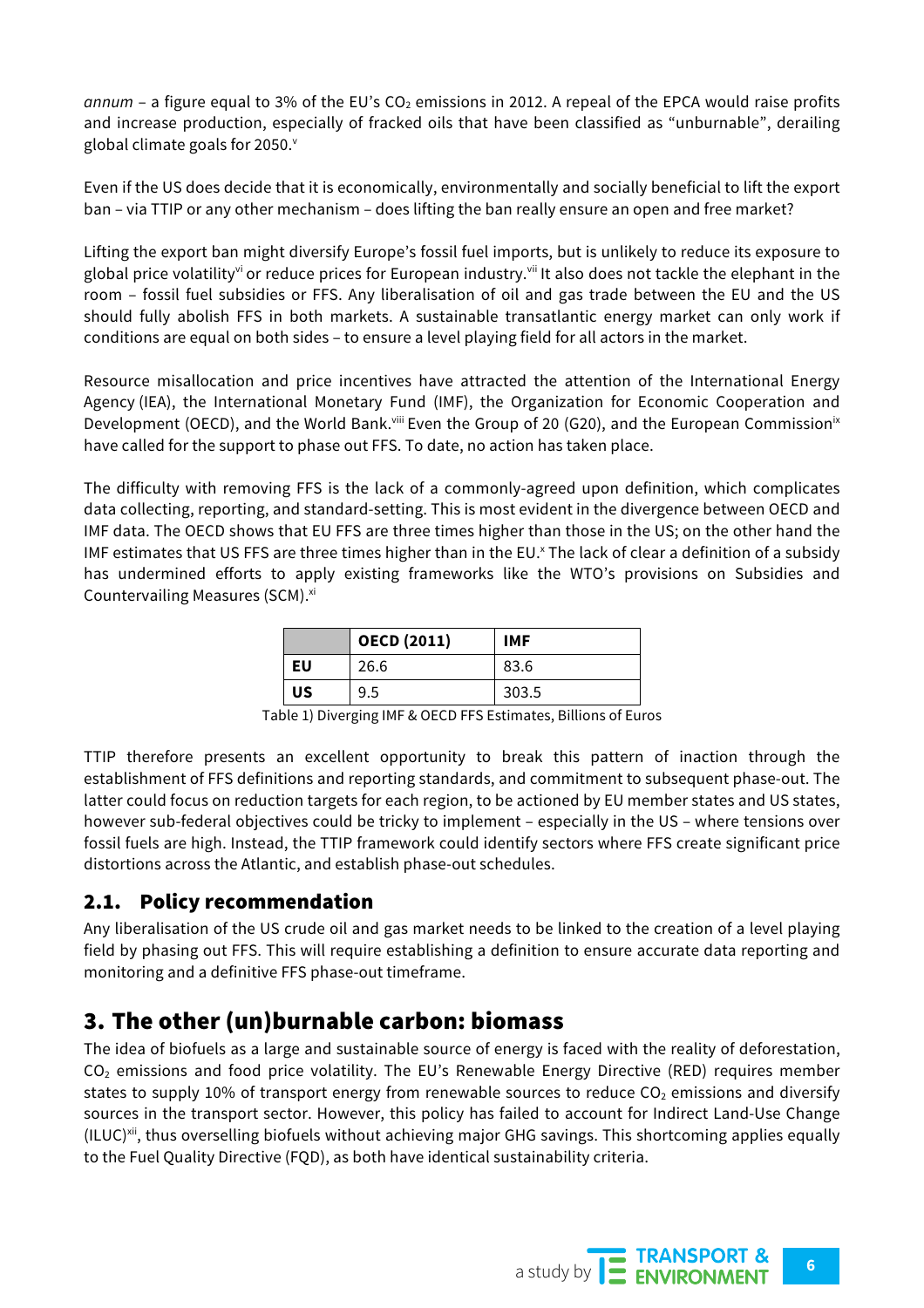Regulatory frameworks on biofuels in the EU and US are guided by different policies, each based on specific market dynamics. The US is one of the biggest producers and consumers of corn-based ethanol, while the EU is a major consumer of vegetable-oil or animal-fat-based biodiesel. This had led to different regulations in the US<sup>xiii</sup> and the EU<sup>xiv</sup>. The table below broadly summarises some of these differences:

|                                      | <b>EU - RED &amp; FQD</b>                     | $US$ – RFS2         |  |  |
|--------------------------------------|-----------------------------------------------|---------------------|--|--|
| <b>Lifecycle Assessment of</b>       | 35% Minimum                                   | 20% Minimum         |  |  |
| <b>GHG Savings</b>                   |                                               |                     |  |  |
| <b>How are Targets Measured?</b>     | Percentage Based                              | <b>Output Based</b> |  |  |
| <b>Base line comparison</b>          | Average lifecycle emission of<br>fossil fuel. | 2005 US Crude Mix   |  |  |
| <b>ILUC</b>                          | No                                            | Yes                 |  |  |
| <b>Other Sustainability criteria</b> | Yes                                           | No                  |  |  |

The crucial discrepancies between the EU FQD & RED and the US Energy Independence and Security Act (RFS2) are the development, calculation and application of ILUC and other sustainability safeguards. RFS2 only addresses environmental impact<sup>xv</sup>, whereas the RED<sup>xvi</sup> requires implementation of International Labour Organization (ILO) principles and other international conventions on endangered species and biotechnology risks. Further incompatibilities arise from the Commission's decision to stop specific targets for biofuels after 2020 for member states, limiting the role for first-generation biofuels.<sup>xvii</sup>

98% of US biomass exports were delivered to the EU market.<sup>xviii</sup> The lack of sustainability criteria for the production of biomass, with significant impact on carbon emissions and biodiversity loss,  $x^k$  implies that US biomass used in the EU benefits from a zero-GHG rating under the EU Emissions Trade Scheme (ETS). This error represents 4% to 7% of overall emissions allowances, equal to EU subsidies of €0.6-1bn each vear.<sup>xx</sup>

### 3.1. Policy recommendation

Any increased trade flows of biofuels and biomass must be accompanied by definitions, enforcement mechanisms and lifecycle emissions assessments (LCA) that include indirect land-use change, in order to develop a truly sustainable transatlantic bioenergy market.

## 4. Addressing additional energy and emission from additional transatlantic trade

The increased trade volumes expected from TTIP will lead to additional increases in energy use and emissions from transatlantic aviation and shipping. If TTIP is to serve as an example of a new-generation trade deal, it should take responsibility for addressing emissions from these sectors.

Addressing international aviation and shipping emissions has been an uphill struggle for the United Nations Framework Convention on Climate Change (UNFCCC), as well as the International Maritime Organization (IMO) and the International Civil Aviation Organization (ICAO) – the UN bodies in charge of climate, shipping and aviation, respectively. It has also been overlooked by governments on both sides of the Atlantic.

Unfortunately, over the last two decades both the IMO and ICAO have been unable to advance discussions and take meaningful measures, partly due to the fundamental question of who actually bears responsibility for emissions. Even though the IMO and ICAO were handed the responsibility to limit and reduce emissions in both sectors, as per the 1997 Kyoto Protocol,<sup>xxi</sup> they have achieved nothing in terms of

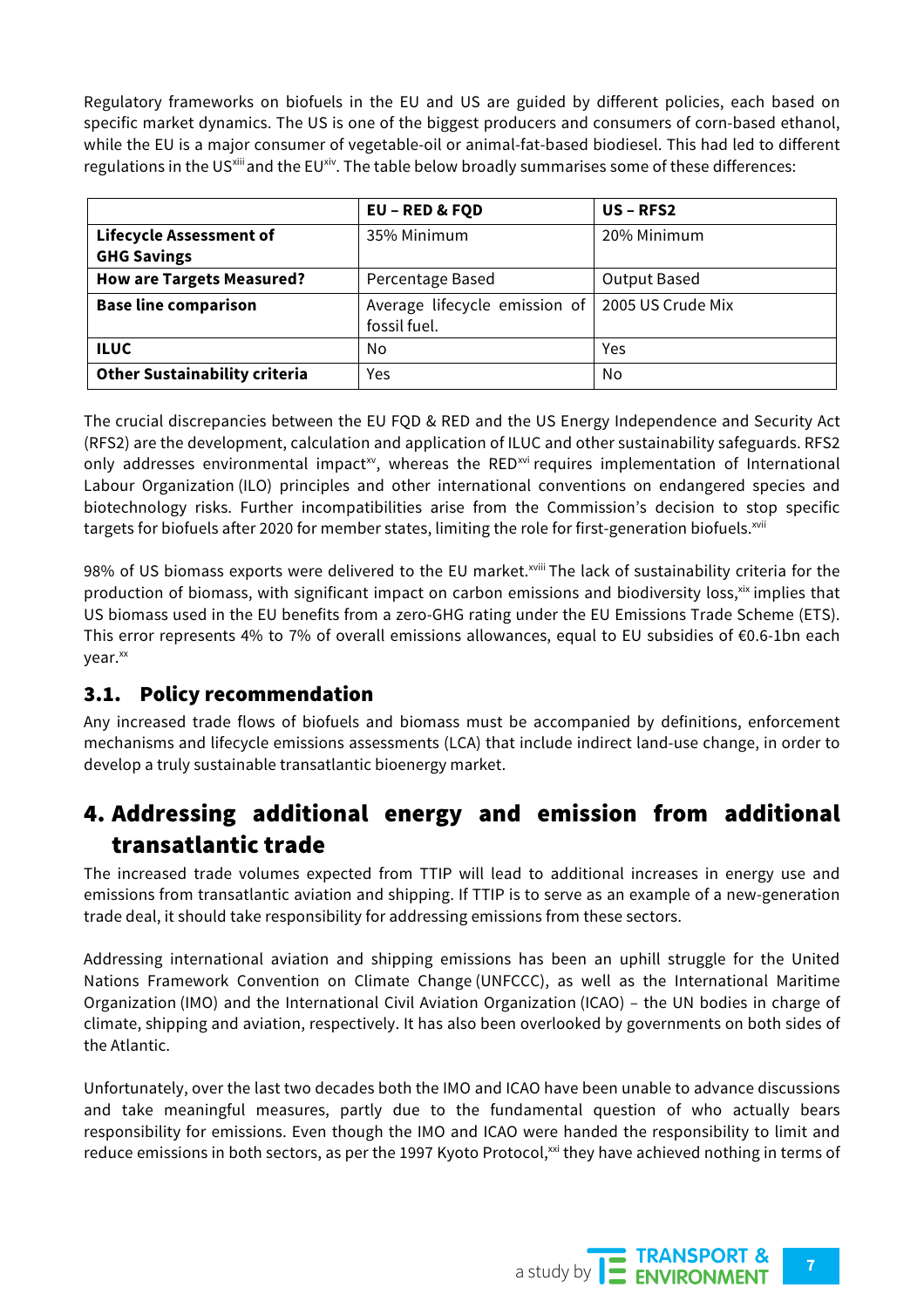decreasing GHGs over the last 18 years – except for the IMO adopting a measure on ship efficiency that has been shown not to be effective<sup>xxii</sup>.

The combined EU and US share of international aviation emissions is 44%<sup>xxiii</sup> and - including domestic sector operations – amounts to over half of global aviation  $CO_2$  emissions.<sup>xxiv</sup> Domestic aviation in the US is subject to a very modest 1.2 \$ct/litre (4.4 \$ct/gal)<sup>xxv</sup> fuel tax. Intra-EU aviation is included in the EU ETS which at October 2015 CO<sub>2</sub> prices equates to 2.1  $\epsilon$ ct/litre ( $\epsilon$ 8.5/t CO<sub>2</sub>).<sup>xxvi</sup> However low these prices are on domestic flights, transatlantic aviation is fully exempt from any  $CO<sub>2</sub>$  price or fuel tax. The table below demonstrates the comparison in €ct/litre and \$ct/gal.

|            | <b>EU</b> | <b>US</b> |
|------------|-----------|-----------|
| $E/$ litre | 0.021     | 0.011     |
| €/tCO2     | 8.5       | $4.5^*$   |

The EU and the US should work together in the IMO and ICAO to set meaningful reduction targets consistent with 1.5/2 degrees and adopt measures to implement them.<sup>xxvii</sup> The EU and US should commit to global market-based measures, through the ICAO, in order to reduce  $CO<sub>2</sub>$  emissions from aviation. Currently the ambition level is very low, with a carbon offset regime for emissions above 2020 levels as the best possible outcome. The price of carbon offsets currently stands at a few *cents* per tonne of CO<sub>2</sub> – two orders of magnitude below the already modest €8.5/t CO2 in the EU ETS. $^{\text{xwiii}}$ 

The global share of GHG emissions from transatlantic shipping is enormous, and neither the EU or the US have any policies in place to reduce emissions. Discussions in the IMO are stalled; TTIP should be the platform to launch a serious initiative leveraging trade liberalisation with emissions reduction targets, improved design, operational efficiency, and carbon pricing in maritime shipping.

#### 4.1. Policy recommendation

The increase in transatlantic trade flows must be accompanied by bilateral cooperation and domestic plans to reduce aviation and shipping emissions. If the EU and the US want TTIP to showcase what responsible Western leadership means to the rest of the world, they should include a strong agreement where partners accept their responsibility to introduce effective measures for the reduction of shipping and aviation emissions. The first step would be to agree on who is responsible for what. Responsibility could be split on the basis of either departing or arriving flights/voyages, or through each flight/voyage being split 50:50. A second step should be mitigation, which includes ending the absence of any carbon pricing regime for transatlantic flights or shipping.

## 5. Using trade in energy-efficient goods to ensure energy security

In combination with encouraging renewable energy, TTIP can be a direct framework for expanding the market of energy-efficient goods. The argument for including energy efficiency provisions in TTIP is based on the simply principle of 'substitution'. In Europe every 1% of energy saving reduces gas imports by a multiplier of 2.6.<sup>xxix</sup> A good example of this is the Energy Performance of Buildings Directive (EPBD), which requires member states to reduce energy consumption by 5-6% – equal to a 13% reduction in gas imports. $\frac{x}{x}$  Cambridge Econometrics $\frac{x}{x}$  even notes that a shift towards reduced consumption through more energy-efficient cars can potentially create a million jobs in Europe, due to the displacement of spending from oil imports towards new productive uses.

Manufacturers are adopting labelling mechanisms that create a positive differentiation for their products, particularly through government-sponsored schemes. This is supported in conclusions reached by an Energy Label Directive study<sup>xxxii</sup> and a report on resource efficiency requirements. xxxiii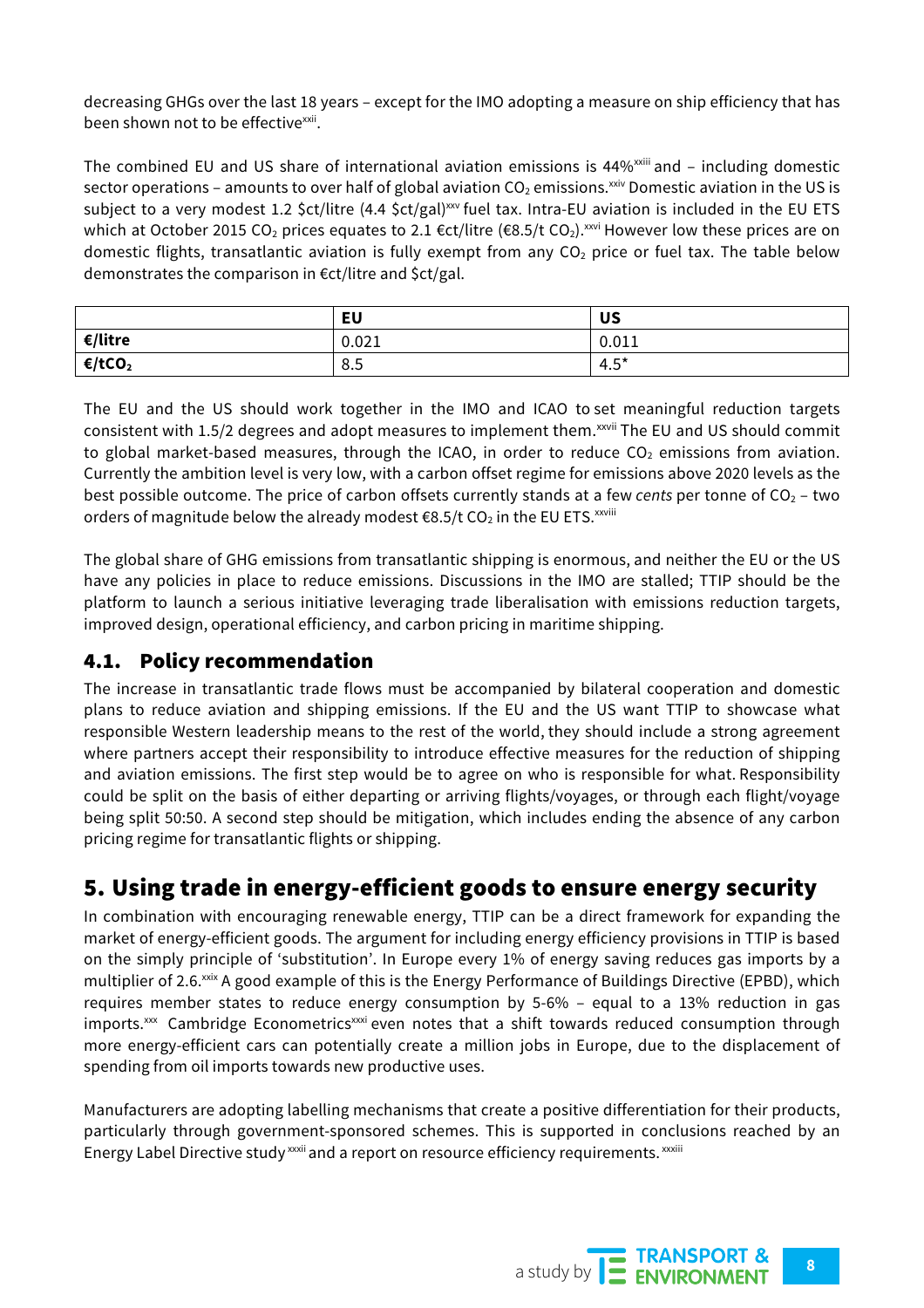The European energy-labelling scheme has a seven-colour-coded band system which gives broad incentives for improvement of efficiency; in contrast, the US 'Energy Star' is a pass/fail system that gives few incentives once a product has passed. In turn, the US vehicle labelling system is superior to the EU one; it displays an estimated annual fuel cost for the vehicle and the expected savings or increased costs for that particular vehicle compared to the average new vehiclexxxiv. Both jurisdictions have lessons to learn.

#### 5.1. Policy recommendation

The EU and US should engage in regulator-to-regulator dialogue to address weaknesses in energy efficiency design and implementation, and initiate a race to the top. The aim should be to reduce unnecessary energy manufacturing and imports, while increasing energy security through efficiency measures.

## 6. Encouraging renewable energy

The EU consumed 15% of its energy from renewable sources in 2014, less than half of which came from non-biomass sources. The share of renewable energy consumed in the US reached 9.5% during the first half of 2014. xxxv Europe has set a target to achieve a 27% share of renewable energy by 2030; ideally, the target will largely be met by renewables such as solar, wind, tidal and wave electricity, and geothermal heat. These emit no carbon and do not depend on non-renewable resources, which biomass and firstgeneration biofuels do.

Both the US Department of Energy and the American Council on Renewable Energy have found that sustainable energy generation costs are decreasing simultaneously as the sector attracts more public and private capital $x_{\text{av}}$  – in contrast with biomass and biofuels where prices rise when demand increases. However, there remains chronic underinvestment in the infrastructure necessary to store, deliver, and manage fluctuations in energy demand.

The EU and US should focus on eliminating tariffs applied to products and services that *already* enhance environmental protection and where reduction will help increase renewable energy uptake. These include:

- 1. Renewable electricity generation equipment including for solar, wind, wave and tidal as well as geothermal heat;
- 2. Items that improve energy efficiency such as heat pumps and electric vehicles (including trains and electric two-wheelers);
- 3. Renewable energy storage, interconnection and demand management of renewable electricity.

These categories of products both directly and indirectly create environmental benefits. They also reduce imports of fossil fuels and liberate capital to spend on more sustainable projects, thus creating new, skilled jobs in the process. In the US, there are already 2.5 million more green energy jobs than exist in the coal, oil, and gas industries.<sup>xxxvii</sup>

Tariff barriers to trade between the EU and US in renewable energy equipment are generally low – zero percent for solar technologies; 2.7 and 1.25% on wind technologies applied by the EU and US, respectively. Furthermore, the EU and US are currently negotiating the plurilateral Environmental Goods Agreement, which seeks to ultimately eliminate tariffs on environmental goods and services. TTIP should avoid duplication of the multilateral liberalisation of environmental goods.

But the most important renewable energy priority in TTIP must be the dismantling of non-tariff barriers (NTBs) xxxviii which, coupled with a FFS phase-out, would set an important precedent for what subsequent

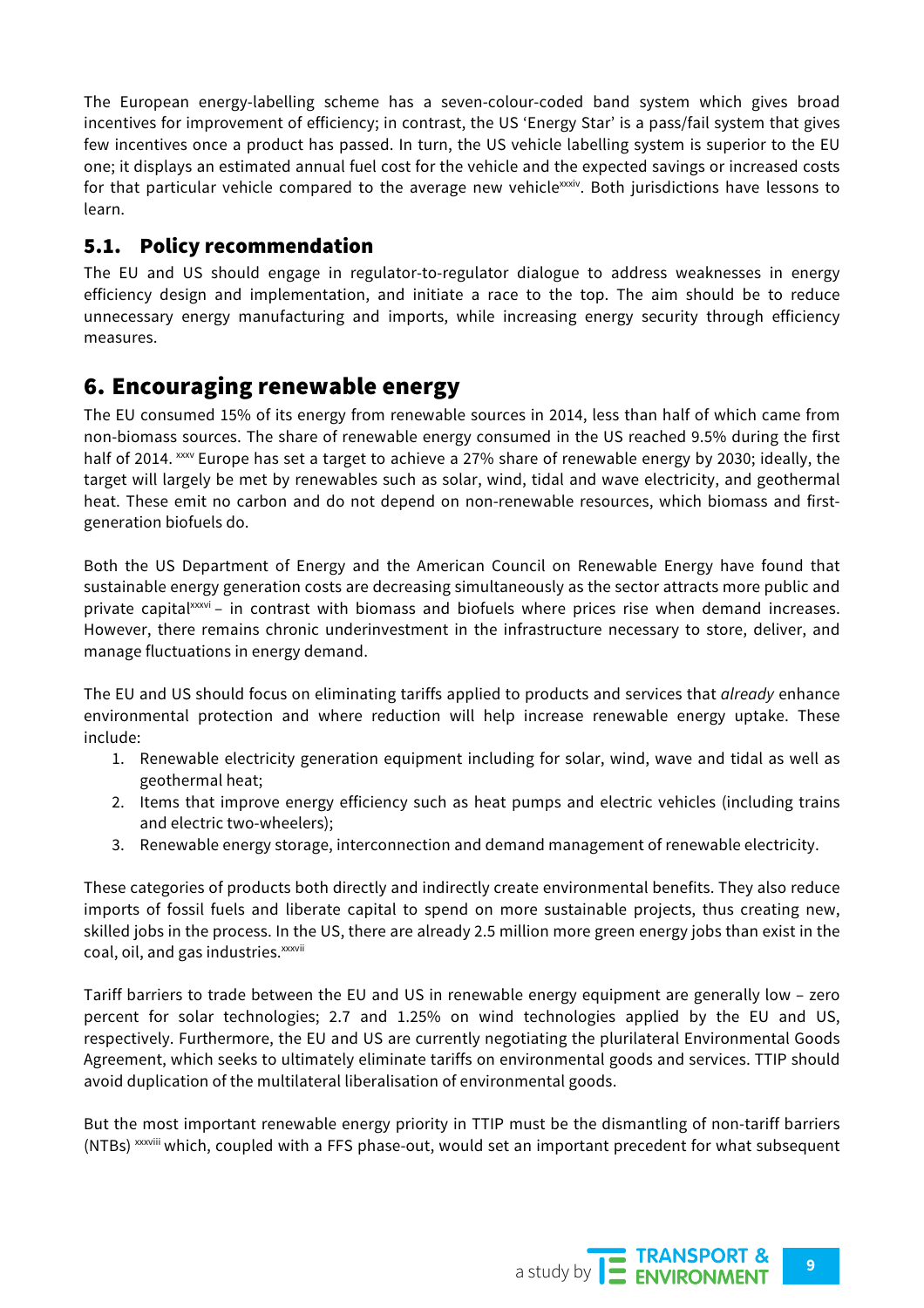forward-looking energy markets might resemble. The manufacturing of renewable energy equipment has largely reached a maturity whereby continued protectionism is difficult to justify.

A TTIP energy chapter should also advance the decarbonisation of transport through e-mobility, which will have the dual-effect of reducing energy dependence, cutting oil imports while creating new jobs and economic growth based on fuel industry innovation.

#### 6.1. Policy recommendation

The US and EU could jointly address infrastructure and storage issues through a voluntary, best-practice and technology sharing forum. This forum should provide for public and civil society accessibility. The energy chapter should also tackle core tariff and non-tariff barriers to encourage the trade in renewable generation equipment and tackle local content requirement. Finally, TTIP should enhance e-mobility's competitiveness by setting conditions for innovative research and practical applications for sustainable transport.

## 7. Conclusion

Global leadership has been a key part of the TTIP debate and includes the responsibility to create a forward-looking energy chapter. But the current key EU ambition is to gain access to US oil and LNG resources, lowering the world price of both, which jeopardises the EU's '40/27/27' carbon, renewables and efficiency targets for 2030.

As the TTIP energy chapter is still being drafted, both the EU and the US can seize the opportunity to develop a 'new style' energy chapter that supports, not jeopardises, the EU 2030 objectives.

Lifting the US export ban on gas and oil will undoubtedly result in commercial opportunities but also a direct increase in CO<sub>2</sub> emissions. Any further integration of transatlantic fossil fuel markets needs to go hand in hand with actions that create a true level playing field between fossil and renewable energies. Anything that distorts the market – including significant yet often overlooked fossil fuel subsidies, but also still-existing tariffs on renewable electricity technologies – needs to end. Furthermore, sectors that benefit from the huge increase in transatlantic trade – aviation and shipping – have to be made carbon accountable. These sectors also include traded biomass and biofuels. Without these measures, we will continue to be locked into our addiction to fossil fuels and incentives to move to less carbon-intensive technologies will be undermined.

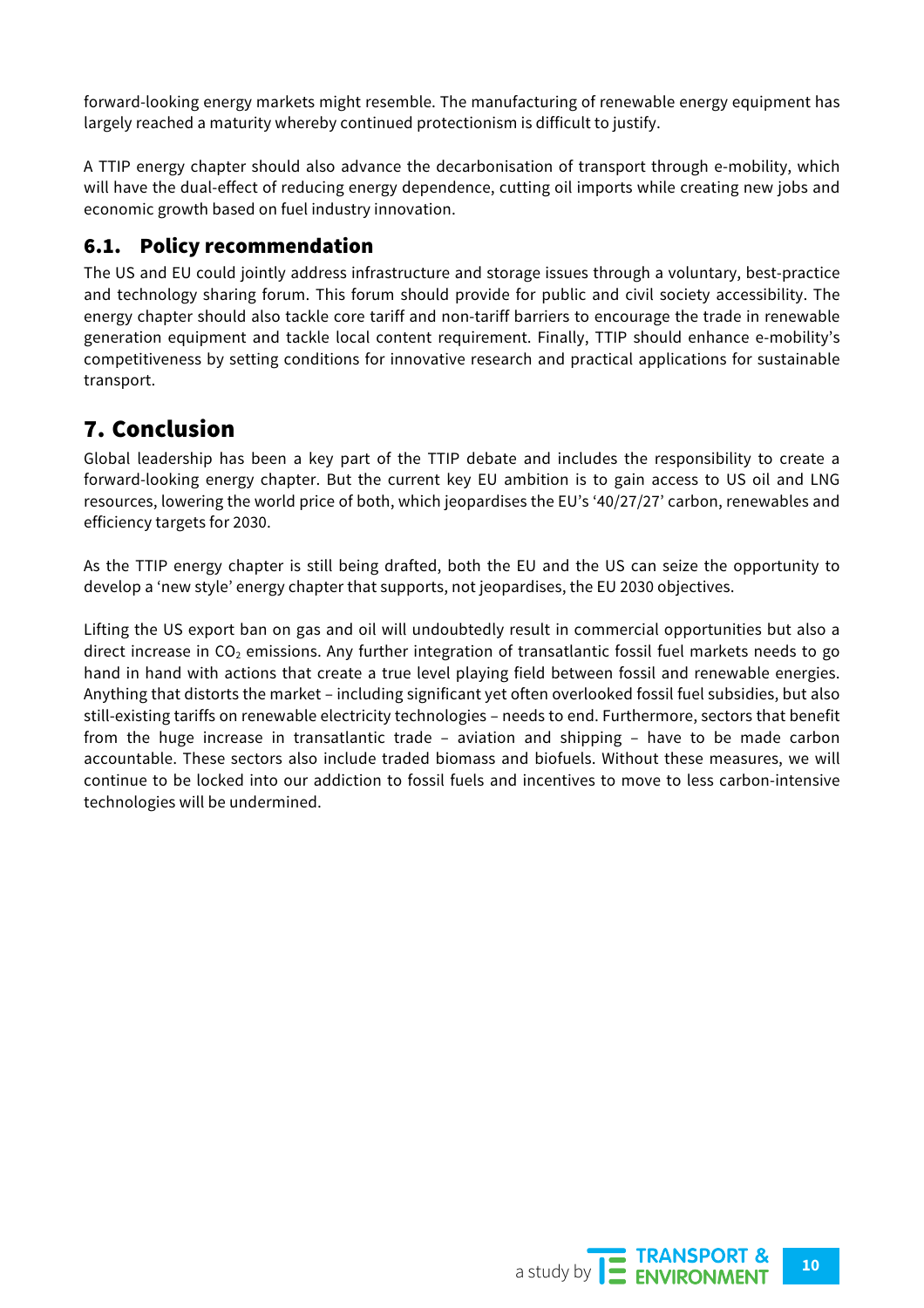## Annex 1

For the OECD estimates, individual data was taken from the dedicated web resources at http://www.oecd.org/site/tadffss/ "OECD-IEA Fossil Fuel Subsidies and Other Support". The figures in the table below are part of the OECD "Inventory of Estimated Budgetary Support and Tax Expenditures" which mainly comprise production subsidies. IEA estimates are available for consumption-based subsidies but these focus on developing nations and hence are outside the current scope.

Several limitations are pointed out by the OECD on the use for comparisons of their figures. Since not all countries have uniform tax systems (either at the national sublevel or in relation to levels of taxation regimes) the majority of indicators used that correspond to tax exemptions will produce different values based on the national benchmark tax treatments used. This means that, for example, a country with high overall indirect taxes but with lower rates for fossil fuels, might have a higher value for fossil fuel subsidies than a country with uniform indirect taxation but actual real higher subsidy levels. On top of this, unavailable data and individual country measurement tools do place a further hurdle for comparing the information. That being said, as the purpose of this exercise is to showcase the different approaches and challenges in measuring fossil fuel subsidies across methodologies, aggregate values are a valuable tool in pointing to these challenges.

Values for Bulgaria, Cyprus, Latvia, Lithuania, Latvia and Romania are taken from a complementary study by the Institute for Environmental Studies and the University of Rotterdam commissioned by DG Environment and published in January 2013<sup>xxxx</sup> as a complement to the OECD data. As data is presented in their national currency, certain countries needed conversion values. These were calculated on the basis of available data at http://www.x-rates.com/ on calculated averages of monthly average exchange value for 2011.

| OECD Data on Types of Subsidies in Million Euros by Energy Source |           |             |                |         |                                                         |                         |  |  |
|-------------------------------------------------------------------|-----------|-------------|----------------|---------|---------------------------------------------------------|-------------------------|--|--|
|                                                                   | Petroleum | Electricity | Natural<br>Gas | Coal    | Value<br>Currency<br><b>VS</b><br>Euro average for 2011 | Totals in Mil.<br>Euros |  |  |
| Austria                                                           | 109.00    | n.a         | 213.00         | 70.00   |                                                         | 392.00                  |  |  |
| Belgium                                                           | 2067.40   | n.a         | 71.00          | n.a     |                                                         | 2138.40                 |  |  |
| <b>Bulgaria</b>                                                   | 70.00     | n.a         | 0.20           | n.a     | 0.51                                                    | 35.87                   |  |  |
| Croatia                                                           | n.a       | n.a         | n.a            | n.a     |                                                         | 0.00                    |  |  |
| Cyprus                                                            | 20.00     | n.a         | n.a            | n.a     |                                                         | 20.00                   |  |  |
| Czech Rep.                                                        | 2401.20   | n.a         | 1572.00        | 2663.20 | 0.04                                                    | 265.46                  |  |  |
| <b>Denmark</b>                                                    | 5482.70   | n.a         | n.a            | 1835.00 | 0.13                                                    | 951.30                  |  |  |
| Estonia                                                           | 71.00     | n.a         | n.a            | 3.50    |                                                         | 74.50                   |  |  |
| Finland                                                           | 1529.70   | n.a         | 106.90         | 156.20  |                                                         | 1792.80                 |  |  |
| France                                                            | 2477.90   | n.a         | 273.00         | 3.00    |                                                         | 2753.90                 |  |  |
| Germany                                                           | 2017.40   | n.a         | 579.60         | 2498.20 |                                                         | 5095.20                 |  |  |
| Greece                                                            | 199.30    | n.a         | 8.20           | 0.80    |                                                         | 208.30                  |  |  |
| <b>Hungary</b>                                                    | 37.00     | n.a         | 37.00          | 20.00   | 0.003                                                   | 0.28                    |  |  |
| Ireland                                                           | n.a       | n.a         | n.a            | 78.00   |                                                         | 78.00                   |  |  |
| Italy                                                             | 2064.00   | n.a         | 60.00          | n.a     |                                                         | 2124.00                 |  |  |
| Latvia                                                            | 49.10     | n.a         | 25.30          | n.a     | 1.42                                                    | 105.65                  |  |  |
| Lithuania                                                         | 18.30     | n.a         | 157.20         | n.a     | 0.29                                                    | 50.90                   |  |  |

#### Table A-1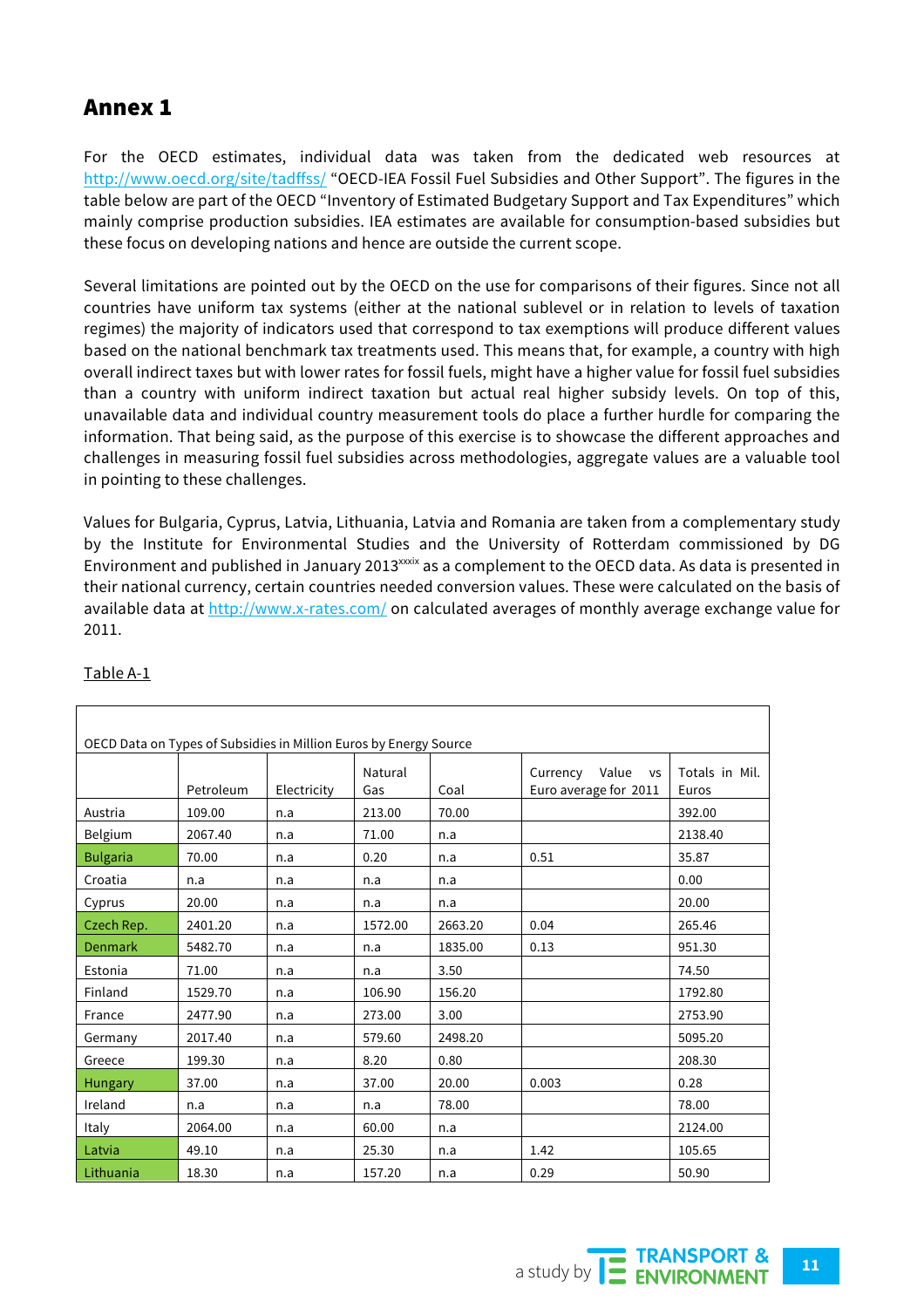| Lux.        | 4.00     | n.a | n.a     | n.a     |                 | 4.00     |  |
|-------------|----------|-----|---------|---------|-----------------|----------|--|
| Malta       | n.a      | n.a | n.a     | n.a     |                 | 0.00     |  |
| Netherlands | 228.00   | n.a | 111.30  | n.a     |                 | 339.30   |  |
| Poland      | 720.00   | n.a | n.a     | 2534.10 | 0.245           | 797.25   |  |
| Portugal    | n.a      | n.a | n.a     | n.a     |                 | 0.00     |  |
| Romania     | 299.30   | n.a | n.a     | 371.60  | 0.235           | 157.66   |  |
| Slovak Rep. | n.a      | n.a | 50.00   | 114.80  |                 |          |  |
| Slovenia    | 83.60    | n.a | 18.00   | 38.80   |                 |          |  |
| Spain       | 1229.40  | n.a | n.a     | 635.80  |                 |          |  |
| Sweden      | 16923.70 | n.a | 1318.10 | 828.20  | 0.112           | 2135.84  |  |
| <b>UK</b>   | 539.00   | n.a | 3631.10 | 85.00   | 1.15            | 4893.37  |  |
| <b>USA</b>  | 6024.30  | n.a | 5127.40 | 1994.60 | 0.73            |          |  |
|             |          |     |         |         | <b>EU Total</b> | 26584.38 |  |
|             |          |     |         |         | US Total        | 9596.80  |  |

The data for the IMF values is taken from the 2013 publication "Energy Subsidy Reform: Lesson and Implications"xl. As the data in the report is presented as a percentage of the country's GDP, World Bank data on GDP value in 2011 was used to calculate the monetary value of the subsidies<sup>xii</sup>. The World Bank values are presented in US Dollars and hence exchange rate values were calculated in the same manner as explained before.

There is a significant possibility that considerable deviation from the table values exist in light of incomplete data, currency exchange values and intrinsic study comparability. However, as these apply across the spectrum of data utilised, these should not affect the overall results pointing to the significant difficulties and diverging values found when calculating fossil fuel subsidies.

|                 | Petroleum     |                 | Pretax Subsidies in Percent of GDP for<br>Products,<br>Natural Gas, and Coal, 2011 | Electricity, | Posttax Subsidies in Percent of GDP<br>for Petroleum Products, Electricity,<br>Natural Gas, and Coal, 2011 |                 |                |      |             |                       |                       |
|-----------------|---------------|-----------------|------------------------------------------------------------------------------------|--------------|------------------------------------------------------------------------------------------------------------|-----------------|----------------|------|-------------|-----------------------|-----------------------|
|                 | Petrol<br>eum | Electri<br>city | Natural<br>Gas                                                                     | Coal         | Petrol<br>eum                                                                                              | Electri<br>city | Natural<br>Gas | Coal | Total GDP % | GDP<br>in<br>billions | <b>US</b><br>billions |
| Austria         | 0.03          | n.a             | n.a                                                                                | n.a          | 0.04                                                                                                       | n.a             | 0.17           | 0.2  | 0.41        | 429.09                | 1.76                  |
| Belgium         | 0.58          | n.a             | n.a                                                                                | n.a          | 0.58                                                                                                       | n.a             | 0.29           | 0.11 | 0.98        | 528.24                | 5.18                  |
| <b>Bulgaria</b> | 0             | n.a             | n.a                                                                                | n.a          | 0                                                                                                          | n.a             | 0.38           | 2.91 | 3.29        | 55.76                 | 1.83                  |
| Croatia         | 0             | n.a             | n.a                                                                                | n.a          | 0                                                                                                          | n.a             | 0.45           | 0.29 | 0.74        | 62.24                 | 0.46                  |
| Cyprus          | $\mathbf 0$   | n.a             | n.a                                                                                | n.a          | 0.09                                                                                                       | n.a             | n.a            | 0.01 | 0.10        | 24.85                 | 0.02                  |
| Czech           | $\mathbf 0$   | n.a             | n.a                                                                                | n.a          | 0                                                                                                          | n.a             | 0.37           | 1.75 | 2.12        | 227.30                | 4.82                  |
| Denmark         | 0             | n.a             | n.a                                                                                | n.a          | 0                                                                                                          | n.a             | 0.11           | 0.22 | 0.33        | 341.50                | 1.13                  |
| Estonia         | 0             | n.a             | n.a                                                                                | n.a          | 0                                                                                                          | n.a             | 0.21           | 3.34 | 3.55        | 22.80                 | 0.81                  |
| Finland         | 0             | n.a             | n.a                                                                                | n.a          | 0                                                                                                          | n.a             | 0.11           | 0.42 | 0.53        | 273.67                | 1.45                  |
| France          | 0.01          | n.a             | $\mathbf 0$                                                                        | n.a          | 0.01                                                                                                       | n.a             | 0.14           | 0.08 | 0.23        | 2862.68               | 6.58                  |
| Germany         | 0.01          | n.a             | $\mathbf 0$                                                                        | 0.07         | 0.01                                                                                                       | n.a             | 0.19           | 0.56 | 0.76        | 3752.11               | 28.52                 |
| Greece          | 0.09          | n.a             | n.a                                                                                | $\mathbf{0}$ | 0.09                                                                                                       | n.a             | 0.11           | 0.58 | 0.78        | 288.80                | 2.25                  |
| Hungary         | 0             | n.a             | n.a                                                                                | $\mathbf 0$  | 0                                                                                                          | n.a             | 0.78           | 0.39 | 1.17        | 139.44                | 1.63                  |
| Ireland         | 0             | n.a             | n.a                                                                                | 0.05         | 0                                                                                                          | n.a             | 0.19           | 0.27 | 0.46        | 237.77                | 1.09                  |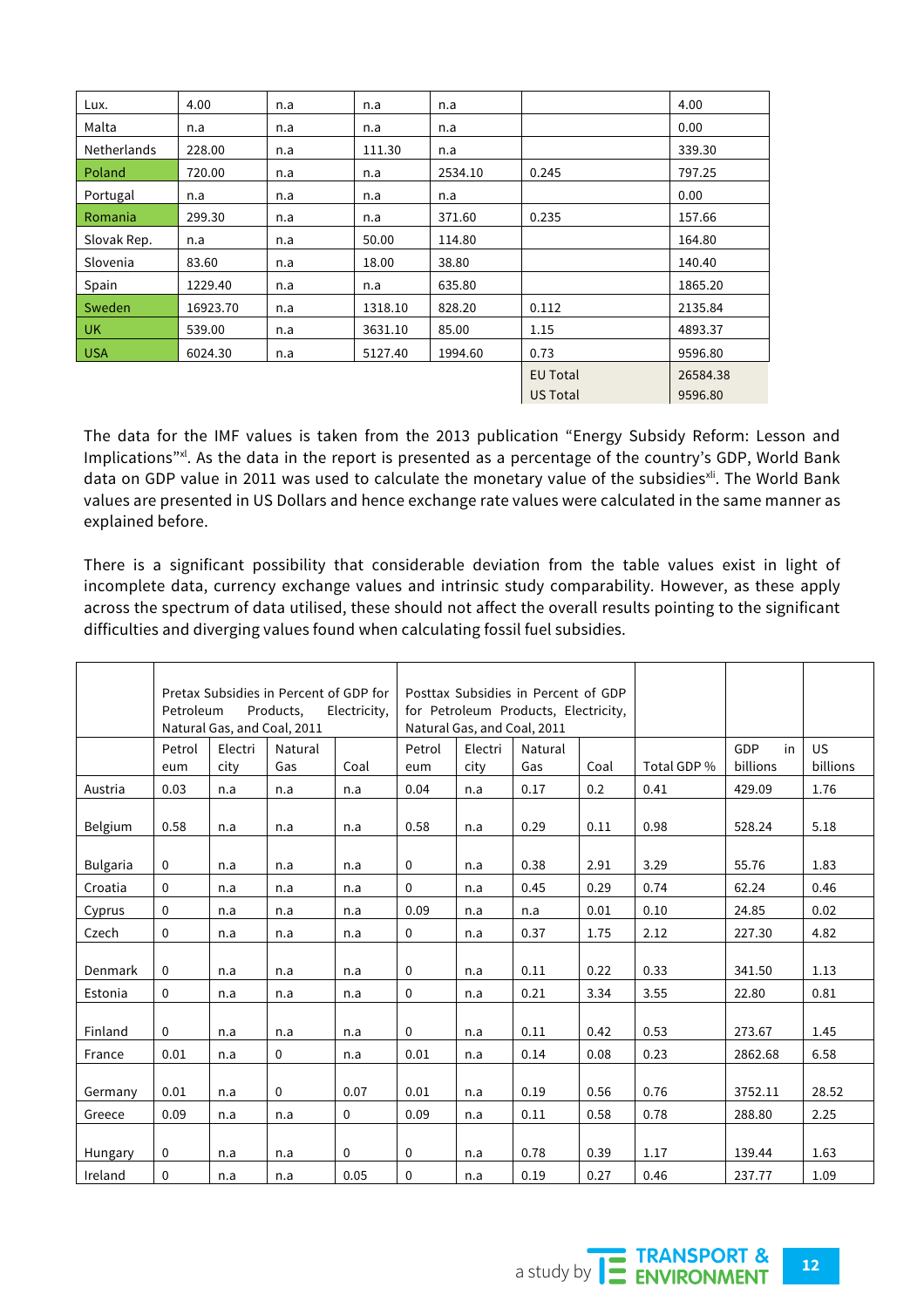| Italy      | $\mathbf 0$  | n.a | n.a  | n.a  | $\mathbf 0$  | n.a | 0.31 | 0.14 | 0.45 | 2278.23 | 10.25  |
|------------|--------------|-----|------|------|--------------|-----|------|------|------|---------|--------|
| Latvia     | 0            | n.a | n.a  | n.a  | 0            | n.a | 0.58 | 0.14 | 0.72 | 28.48   | 0.21   |
|            |              |     |      |      |              |     |      |      |      |         |        |
| Lithuania  | 0            | n.a | n.a  | n.a  | 0            | n.a | 0.55 | 0.14 | 0.69 | 43.08   | 0.30   |
| Luxem      | $\mathbf{0}$ | n.a | n.a  | n.a  | 2.62         | n.a | 0.17 | 0.03 | 2.82 | 58.95   | 1.66   |
| Malta      | 0            | n.a | n.a  | n.a  | $\mathbf 0$  | n.a | n.a  | n.a  | 0.00 | 9.30    | 0.00   |
| Nether     | 0            | n.a | n.a  | n.a  | 0            | n.a | 0.42 | 0.2  | 0.62 | 893.76  | 5.54   |
| Polan      | $\mathbf{0}$ | n.a | n.a  | 0.14 | $\mathbf{0}$ | n.a | 0.26 | 2.33 | 2.59 | 524.36  | 13.58  |
| Portu      | 0            | n.a | n.a  | 0    | 0            | n.a | 0.17 | 0.19 | 0.36 | 244.89  | 0.88   |
| Roma       | 0            | n.a | n.a  | n.a  | 0            | n.a | 0.58 | 0.74 | 1.32 | 182.61  | 2.41   |
| Slovak     | 0            | n.a | n.a  | 0.01 | 0            | n.a | 0.5  | 0.79 | 1.29 | 97.52   | 1.26   |
| Sloven     | $\Omega$     | n.a | n.a  | 0.02 | $\mathbf 0$  | n.a | 0.13 | 0.64 | 0.77 | 51.25   | 0.39   |
| Spain      | $\mathbf 0$  | n.a | n.a  | 0.03 | $\mathbf 0$  | n.a | 0.18 | 0.21 | 0.39 | 1494.60 | 5.83   |
| Sweden     | 0            | n.a | n.a  | n.a  | 0            | n.a | 0.02 | 0.09 | 0.11 | 563.11  | 0.62   |
| UK         | 0.01         | n.a | 0.01 | n.a  | 0.01         | n.a | 0.32 | 0.28 | 0.61 | 2591.85 | 15.81  |
| <b>USA</b> | 0.07         | n.a | 0.02 | 0    | 1.58         | n.a | 0.36 | 0.78 | 2.72 | 15517.9 | 422.09 |
|            |              |     |      |      |              |     |      |      |      |         |        |

Average Yearly Exchange Rate US\$ to Euro, 2011 0.719

EU Total 116.28 US Total 422.09 EU Total in Euros 83.61 US Total in Euros 303.48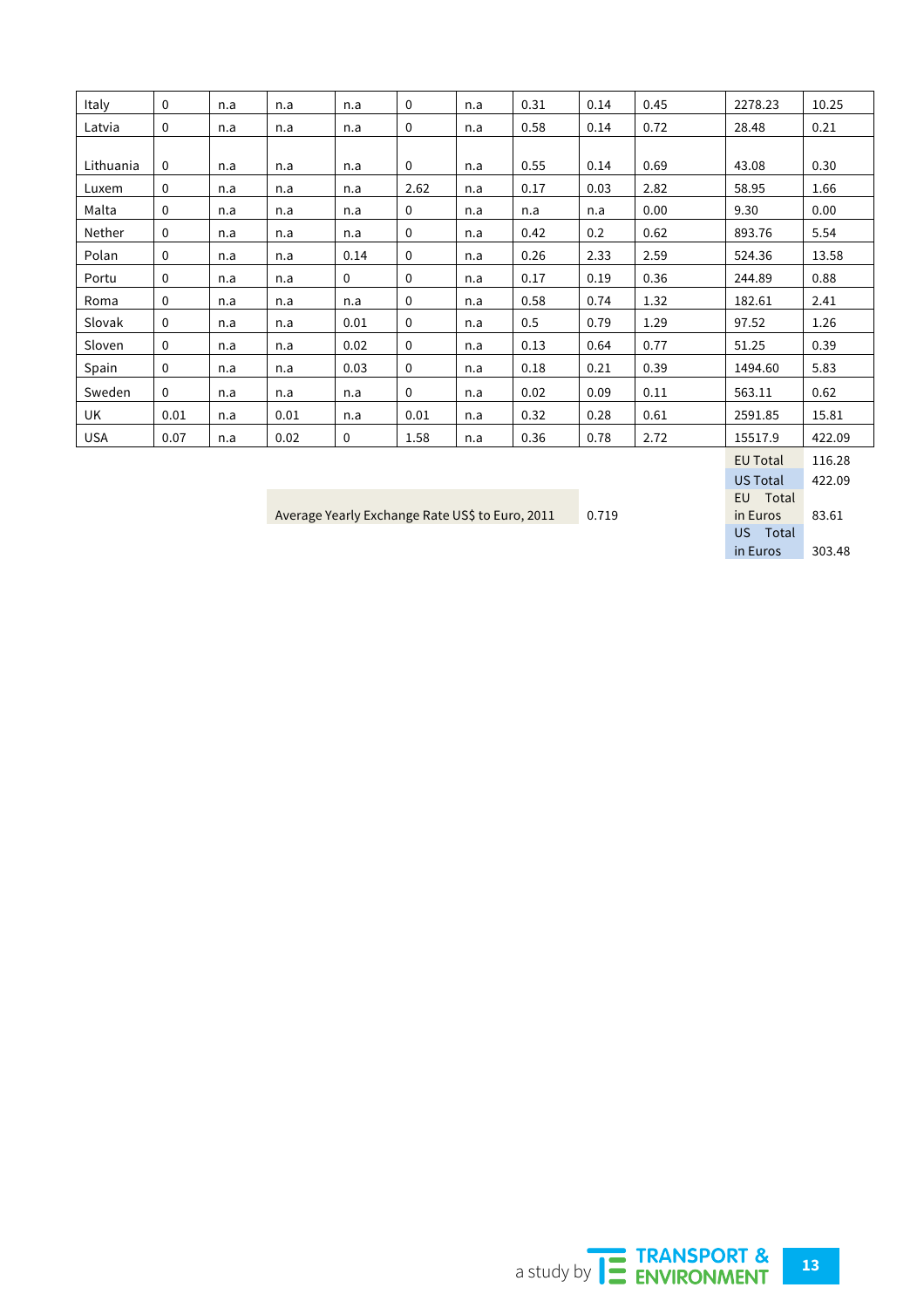## End notes

i

<sup>i</sup> "EU - US Transatlantic Trade and Investment Partnership: Raw Materials and Energy, Initial EU Position Paper" (European Commission: DG Trade, July 2013), http://trade.ec.europa.eu/doclib/docs/2013/july/tradoc\_151624.pdf. ii "EU Energy Non-Paper on a Chapter on Energy and Raw Materials in TTIP" (Council of the European Union, May 2014), https://www.scribd.com/doc/233022558/EU-Energy-Non-paper. iii Wall Street Journal. House Votes to Lift Oil-Export Ban. Oct 9, 2015 (Last visited: Nov 12, 2015) http://www.wsj.com/articles/house-votes-to-liftoil-export-ban-1444411778 iv The White House, Office of the Press Secretary. Statement by the President on the Keystone XL Pipeline. Nov 6, 2015 (Last visited: Nov 12, 2015) https://www.whitehouse.gov/the-press-office/2015/11/06/statement-president-keystone-xl-pipeline <sup>v</sup> Christophe McGlade and Paul Ekins, "The Geographical Distribution of Fossil Fuels Unused When Limiting Global Warming to 2 °C," *Nature* 517, no. 7533 (January 7, 2015): 187–90, doi:10.1038/nature14016, http://carnegieendowment.org/2015/03/11/know-your-oil-creating-global-oilclimate-index. vi Gavent, J et al. Feb 2015. Six Principles for a Resilient Energy Union. Page 15 http://www.e3g.org/docs/E3G\_CISL\_ECF\_Energy\_Union\_discussion\_paper\_February\_2015.pdf vii Lorne Stockman, "Should It Stay or Should It Go?: The Case against U.S. Crude Oil Exports" (OilChange International, 2013), http://priceofoil.org/content/uploads/2013/10/OCI\_Stay\_or\_Go\_FINAL.pdf. viii "World Energy Outlook 2014" (International Energy Agency, November 12, 2014), http://www.worldenergyoutlook.org/publications/weo-2014/; Ian Parry, "Environmental Hazards," *Finance & Development*, December 2014, http://www.imf.org/external/pubs/ft/fandd/2014/12/pdf/fd1214.pdf; "Energy Subsidy Reform: Lessons & Implications" (International Monetary Fund, January 28, 2013), http://www.imf.org/external/np/pp/eng/2013/012813.pdf; *Inventory of Estimated Budgetary Support and Tax Expenditures for Fossil Fuels 2013* (OECD Publishing, 2013), http://www.oecd-ilibrary.org/environment/inventory-of-estimated-budgetary-supportand-tax-expenditures-for-fossil-fuels-2013\_9789264187610-en; "The Real Costs of Fossil Fuel Subsidies," *World Bank: News*, May 9, 2012,

http://www.worldbank.org/en/news/feature/2012/05/09/real-costs-fossil-fuel-subsidies; "Beijing Declaration - Joining Hands Toward Sustainable Energy Development in the Asia-Pacific Region" (2014 APEC Energy Ministerial Meeting, Beijing, 2014), http://www.apec.org/Meeting-Papers/Ministerial-Statements/Energy/2014\_energy.aspx; "Communication from the Commission to the European Parliament, the Council, the European Economic and Social Committee, and the Committee of the Regions: A resource-efficient Europe – Flagship initiative under the Europe

2020 Strategy" (European Commission, January 26, 2011), http://ec.europa.eu/resource-efficient-europe/pdf/resource\_efficient\_europe\_en.pdf. ix Ibid.

<sup>x</sup> See *Annex 1*.

xi *Agreement on Subsidies and Countervailing Measures*, n.d., https://www.wto.org/english/tratop\_e/scm\_e/subs\_e.htm.

xii Oxfam, EEB, T&E et al, 2009. "Biofuels. Handle with care"

http://www.transportenvironment.org/sites/te/files/media/2009%2011\_biofuels\_handle\_with\_care.pdf

xiii Beghin, J et al, 2014. "The Impact of an EU-US Transatlantic Trade and Investment Partnership Agreement on Biofuel and Feedstock Markets". Center for Agricultural And Rural Development, Iowa State University. http://www.card.iastate.edu/publications/dbs/pdffiles/14wp552.pdf

xiv BIO by Deloitte, Ecologic Institute, and Institute For European Environmental Policy (For the European Parliament), Nov 2014. ENVI Relevant Legislative Areas of the EU-US Trade and Investment Partnership Negotiations (TTIP). Chapter 8 Raw Materials and Energy.

http://www.europarl.europa.eu/RegData/etudes/STUD/2014/536293/IPOL\_STU%282014%29536293\_EN.pdf<br><sup>w</sup>Electronic Code of Federal Regulations: Title 40 'Protection of Environment' -Chapter 1 - Subchapter C - Part 80 'Regulation Additives' – Subpart M ; Renewable Fuel Standard' http://www.ecfr.gov/cgi-bin/text-

idx?c=ecfr&SID=27e92597791f3c5cb9d729f136e9782d&rgn=div6&view=text&node=40:17.0.1.1.9.13&idno=40

xvi Directive 2009/28/EC of the European Parliament and of the Council of 23 April 2009 on the promotion of the use of energy from renewable sources and amending and subsequently repealing Directives 2001/77/EC and 2003/30/EC http://eur-lex.europa.eu/legalcontent/EN/ALL/?uri=CELEX%3A32009L0028

xviiBeghin, J et al, 2014. "The Impact of an EU-US Transatlantic Trade and Investment Partnership Agreement on Biofuel and Feedstock Markets". Center for Agricultural And Rural Development, Iowa State University. Page 15

http://www.card.iastate.edu/publications/dbs/pdffiles/14wp552.pdf

xviii U.S. Energy Information Agency, May 2014. U.S. wood pellet exports double in 2013 in response to growing European demand http://www.eia.gov/todayinenergy/detail.cfm?id=16391

xixNatural Resource Defense Council, The Truth about the Biomass Industry: How Wood Pellet Exporters Pollute Our Climate and Damage Our Forests http://www.nrdc.org/energy/wood-pellet-biomass-pollution.asp

<sup>xx</sup> T&E, March 2015. Reasons to change the zero-rated criteria for biomass in the EU ETS

http://www.transportenvironment.org/sites/te/files/publications/2015%2001%20biomass%20ets\_rating\_FINAL.pdf

<sup>xxi</sup> UNFCCC. Kyoto Protocol to the United Nationals Framework Convention on Climate Change. 1997.

http://unfccc.int/resource/docs/convkp/kpeng.pdf

xxii http://www.transportenvironment.org/publications/study-historical-trends-ship-design-efficiency

xxiii http://europa.eu/rapid/press-release\_SPEECH-13-340\_en.htm

xxiv

https://onedrive.live.com/view.aspx?resid=CDBC0C57AD934CAE!4021&cid=cdbc0c57ad934cae&app=WordPdf&authkey=!AmdjxS-**OKlfYDdM** 

xxv https://www.faa.gov/about/office\_org/headquarters\_offices/apl/aatf/media/14.1.17ExciseTaxStructureCalendar2014.pdf xxvi http://carbon-pulse.com/eu-market-euas-end-week-flat-defying-narrowing-spreads/

xxvii T&E, Road to Paris: A climate deal must include aviation and shipping. http://www.transportenvironment.org/road-paris-climate-deal-mustinclude-aviation-and-shipping

xxviii https://www.eex.com/en/market-data/emission-allowances/derivatives-market/certified-emission-reductionsfutures#!/2015/11/13